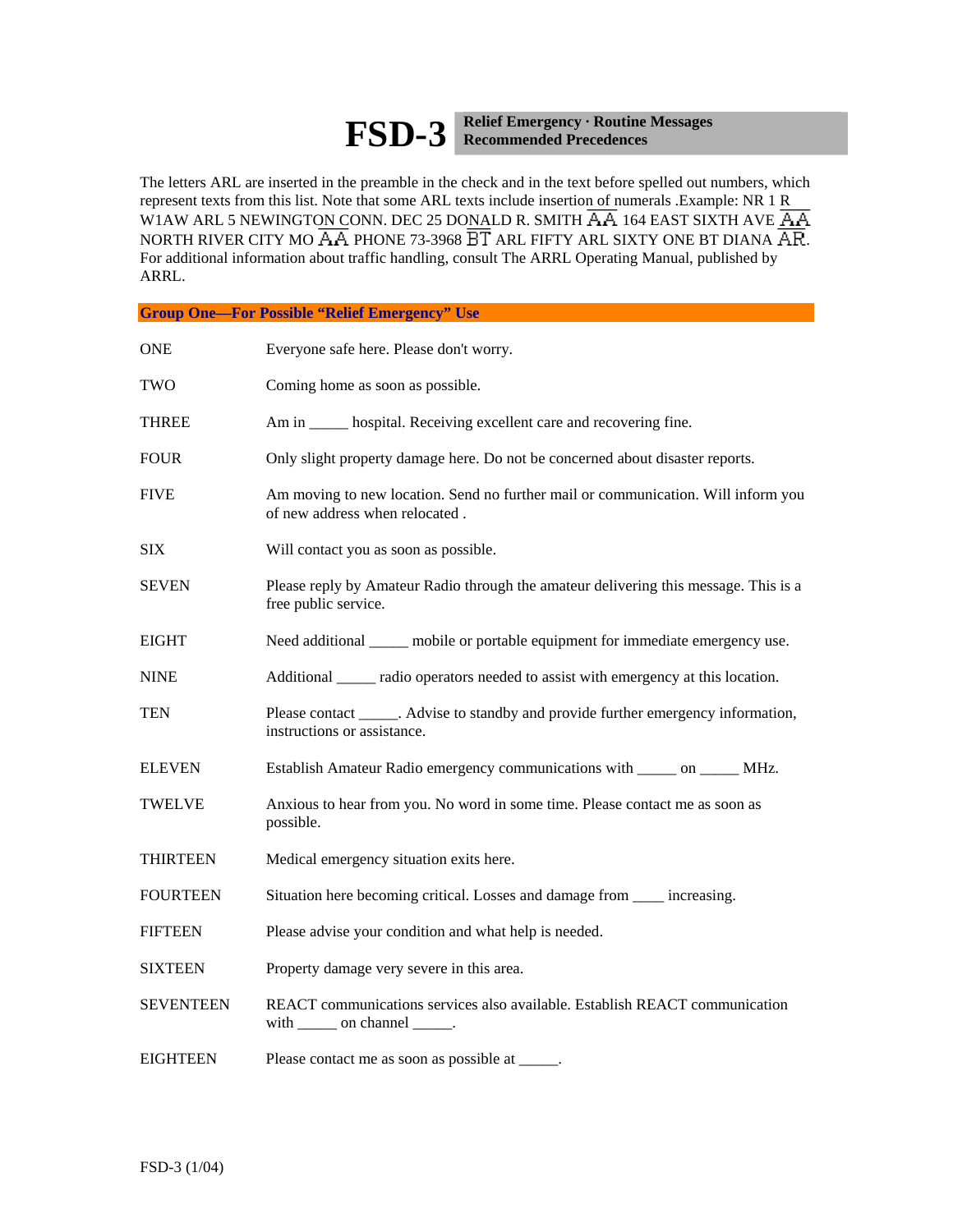| <b>NINETEEN</b>                   | Request health and welfare report on _______. (State name, address and telephone<br>number.)                                                              |
|-----------------------------------|-----------------------------------------------------------------------------------------------------------------------------------------------------------|
| <b>TWENTY</b>                     | Temporarily stranded. Will need some assistance. Please contact me at _____.                                                                              |
| <b>TWENTY ONE</b>                 | Search and Rescue assistance is needed by local authorities here. Advise availability.                                                                    |
| TWENTY TWO                        | Need accurate information on the extent and type of conditions now existing at your<br>location. Please furnish this information and reply without delay. |
|                                   | TWENTY THREE Report at once the accessibility and best way to reach your location.                                                                        |
|                                   | TWENTY FOUR Evacuation of residents from this area urgently needed. Advise plans for help.                                                                |
| <b>TWENTY FIVE</b>                | Furnish as soon as possible the weather conditions at your location.                                                                                      |
| <b>TWENTY SIX</b>                 | Help and care for evacuation of sick and injured from this location needed at once.                                                                       |
|                                   | Emergency/priority messages originating from official sources must carry the signature of the originating<br>official.                                    |
| <b>Group Two-Routine Messages</b> |                                                                                                                                                           |
| <b>FORTY SIX</b>                  | Greetings on your birthday and best wishes for many more to come.                                                                                         |
| <b>FIFTY</b>                      | Greetings by Amateur Radio.                                                                                                                               |
| <b>FIFTY ONE</b>                  | Greetings by Amateur Radio. This message is sent as a free public service by ham<br>radio operators at ______. Am having a wonderful time.                |
|                                   |                                                                                                                                                           |

- FIFTY TWO Really enjoyed being with you. Looking forward to getting together again.
- FIFTY THREE Received your \_\_\_\_\_. It's appreciated; many thanks.
- FIFTY FOUR Many thanks for your good wishes.
- FIFTY FIVE Good news is always welcome. Very delighted to hear about yours.

FIFTY SIX Congratulations on your \_\_\_\_\_, a most worthy and deserved achievement.

- FIFTY SEVEN Wish we could be together.
- FIFTY EIGHT Have a wonderful time. Let us know when you return.
- FIFTY NINE Congratulations on the new arrival. Hope mother and child are well.
- \*SIXTY Wishing you the best of everything on \_\_\_\_\_.
- SIXTY ONE Wishing you a very Merry Christmas and a Happy New Year.
- \*SIXTY TWO Greetings and best wishes to you for a pleasant \_\_\_\_\_ holiday season.
- SIXTY THREE Victory or defeat, our best wishes are with you. Hope you win.
- SIXTY FOUR Arrived safely at \_\_\_\_\_.